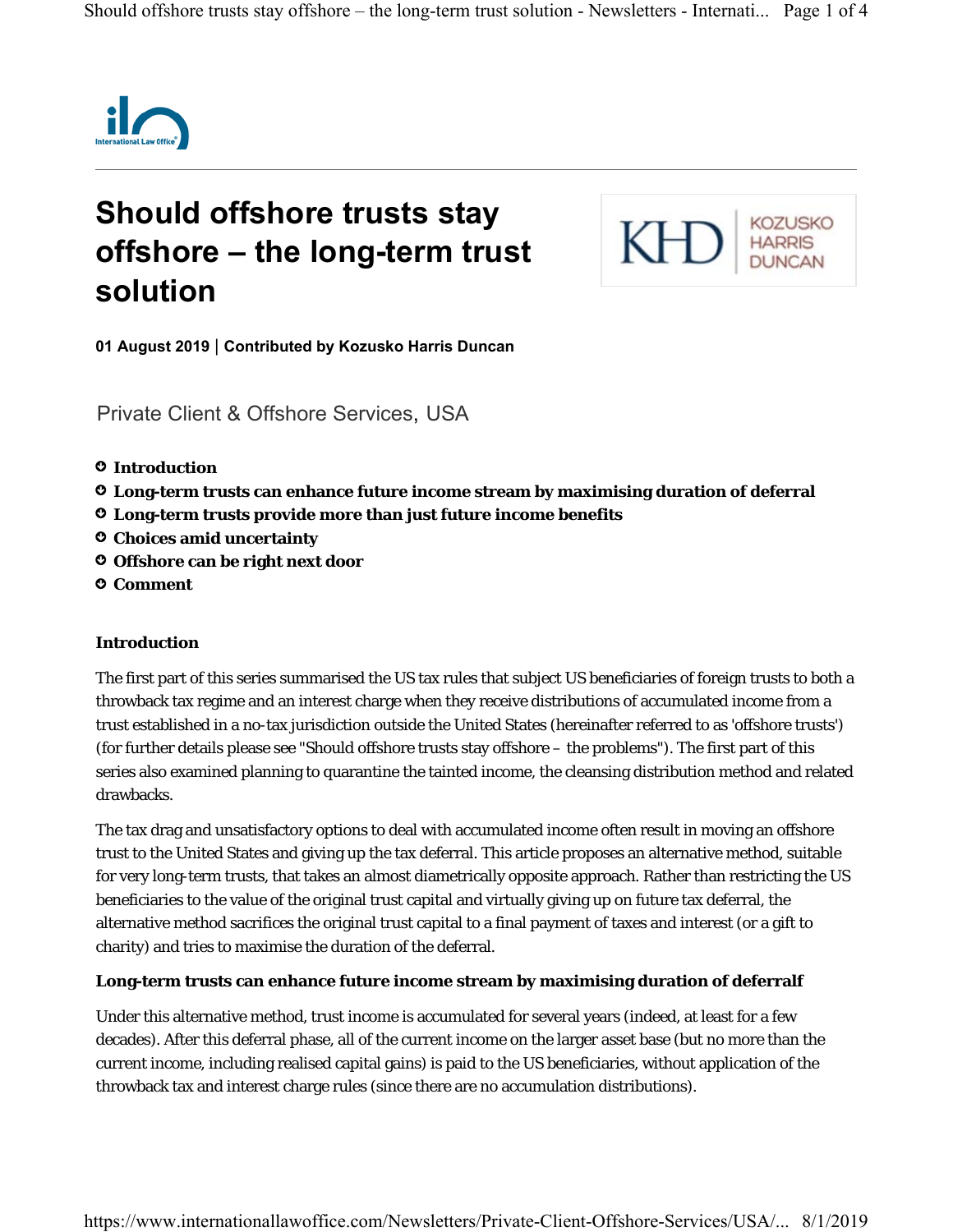The goal is to allow the trust fund to grow large enough during the deferral phase so that the current annual income in the pay-out phase is greatly enhanced due to the larger asset base. Coordinating the trust's investments for each phase is critical to the plan's success. During the deferral phase, the investment return should come from sources that are not subject to US withholding tax, such as certain corporate bonds. Investments that generate short-term capital gain would also be appropriate. During the payout phase, the investment return should come from low tax rate sources such as (under current law) capital gains and qualified dividends.

Unlike the cleansing distribution method discussed in the first part of this series, this long-term offshore trust option has been adversely affected by the reduction in US tax rates. However, positive results can still be achieved, even when the lower tax rates are taken into account, if the offshore accumulation period will be significantly long term. It is also important to factor in the impact of the US withholding tax. The US beneficiary must report as income the amount actually received grossed up by the tax withheld on US source income paid to the trust. A credit is then available to the US beneficiary for the tax previously withheld and any excess tax withheld is to be refunded.

## *Families with multi-generational time horizons*

Where family matriarchs and patriarchs realise that successful wealth creation has provided more than enough wealth for the current generation, this long-term trust option allows the family to shift the focus to future generations. Similar to a trust set up as a 'family bank' and funded for a customised set of purposes (for further details please see "Family banks: personal commitment, accountability and multi-generational mentoring"), the long-term offshore trust is used by or for families with the expectation that it will financially support grandchildren and great-grandchildren. If the trust continues this offshore plan for many years, the income stream enjoyed by the US beneficiaries can be increased enough that the incremental benefit more than offsets a confiscatory tax burden at the end of the trust (ie, the complete loss of the final distribution to taxes and interest).

## *Families with philanthropic values*

The long-term offshore trust also works well for families with philanthropic vision. The final beneficiary distribution could be paid to an offshore charitable foundation. This foundation would be a philanthropic trust or corporation that is prohibited from benefiting US taxpayers, except through clearly charitable grants to socalled '501(c)(3) organisations' that qualify as tax-free gifts, and that in any event cannot make grants to the beneficiaries of the original trust.

## *Jurisdictions that have abolished the rule against perpetuities are particularly attractive*

Accumulating income offshore for approximately 10 or 25 years, and then distributing the annual income generated from the larger asset base, provides attractive results over a 100-year trust term. The results remain attractive when dealing with trust terms in the range of 80-plus years, although the results become much less attractive over shorter terms. Thus, offshore jurisdictions that have abolished the rule against perpetuities for non-charitable trusts provide a highly attractive opportunity.

## **Long-term trusts provide more than just future income benefits**

While the numbers are instructive, they tend to understate the benefits of the accumulation method. Charts and graphs do not place a value on the flexibility inherent in staying offshore. Flexibility has value, particularly when future US tax policy and rules may well change before the final tax bill for the deferral comes due. Staying offshore may lead to better options in the interim. For example, other more complex techniques for addressing the tax treatment of non-US trusts are available but are unsuitable for trusts of modest size.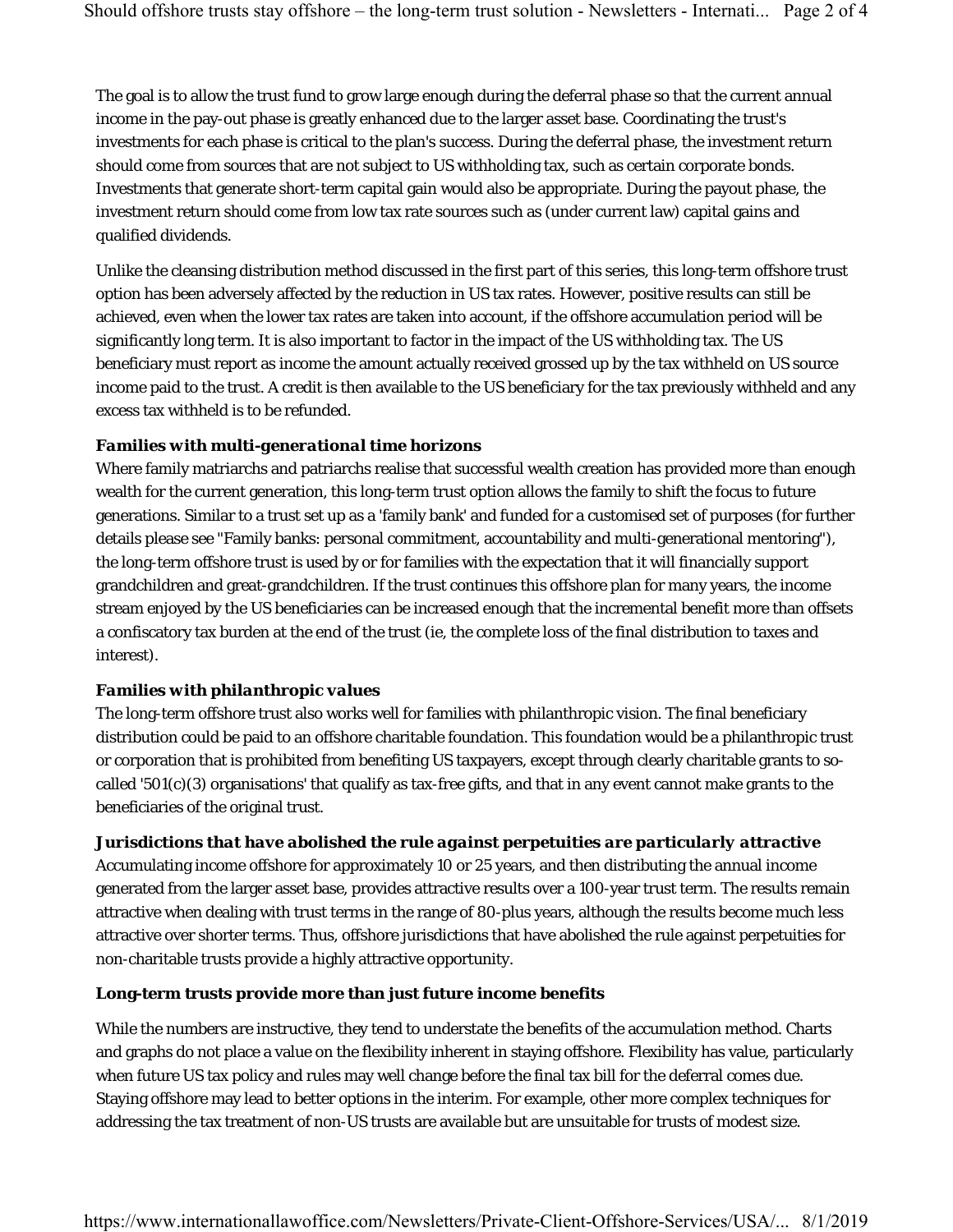Building up the size of the trust and offering the opportunity at a future date to begin paying current income annually to the US beneficiaries may make it possible to buy enough time to employ some of these other techniques.

#### **Choices amid uncertainty**

The analysis should turn on more than numbers, because the real-world choices in this context truly present the challenge of decision making under conditions of uncertainty. The following questions can influence the choice between planning alternatives for an offshore trust and many of them will be difficult to predict, depending on the particular case:

- Is it feasible to project when the beneficiaries will need distributions?
- Are distributions of accumulated income ever likely to be needed, and if that event is going to be significantly delayed, what are the prospects for changes in the tax law or family circumstances by that time?
- Are there currently any non-US beneficiaries and, if so, do they live in a high-income tax jurisdiction?
- Is there a power of appointment in the trust document and, if so, who can exercise it?
- Do the US beneficiaries ever expect to change their tax residency or citizenship?
- Are there non-tax reasons to change beneficial interests or the trust's governance structure?
- Does the offshore trust offer more investment choices or more freedom from tax constraints in choosing investments (since the throwback rule eliminates the tax benefit of long-term gains in any event)?
- Does the trust own underlying investment companies?
- Does the family have philanthropic objectives?

## **Offshore can be right next door**

Certainly there may be practical reasons to consider bringing an offshore trust onshore. Access to the US courts or trust law may be useful in a given case (eg, to modify the trust). Ready access to trustees and advisers schooled in US tax law and accounting may also be desirable. Fortunately, a trust that has moved onshore for these purposes may nevertheless continue to be treated as foreign for US tax purposes (for further details please see "Establishing 'foreign' trusts in the United States"). The US income tax law contains clear rules for determining whether a trust is foreign or domestic. A trust will be treated as foreign for federal income tax purposes even if a US court has or would have the authority to resolve substantially all trust administration issues, as long as at least one of the substantial decisions of the trust is controlled by a non-US trustee, protector or another decision maker. The list of what constitutes a substantial decision is quite long and certain 'flight' clauses in the trust document also preserve foreign tax status.

This test makes it easy in almost all cases for a former offshore trust to continue to be taxed as a foreign trust since it requires only the continuation of some non-US control, including a veto power. For example, a trust that requires the consent of a non-US person for certain actions concerning accounting, claims or suits would continue to be a foreign trust for US federal income tax purposes, even if it is administered in the United States. In such cases, suitable states can be found to host such a trust without attracting state income tax.

## **Comment**

The choice to stay offshore, and choose between the alternative plans for dealing with accumulated income, is significant and probably permanent. If a trust becomes a resident US taxpayer, moving the trust back offshore will trigger an exit tax on the untaxed appreciation in the trust assets under Section 684 of the US Tax Code. It is entirely possible that Congress will see fit in future to increase rather than reduce the tax consequences of